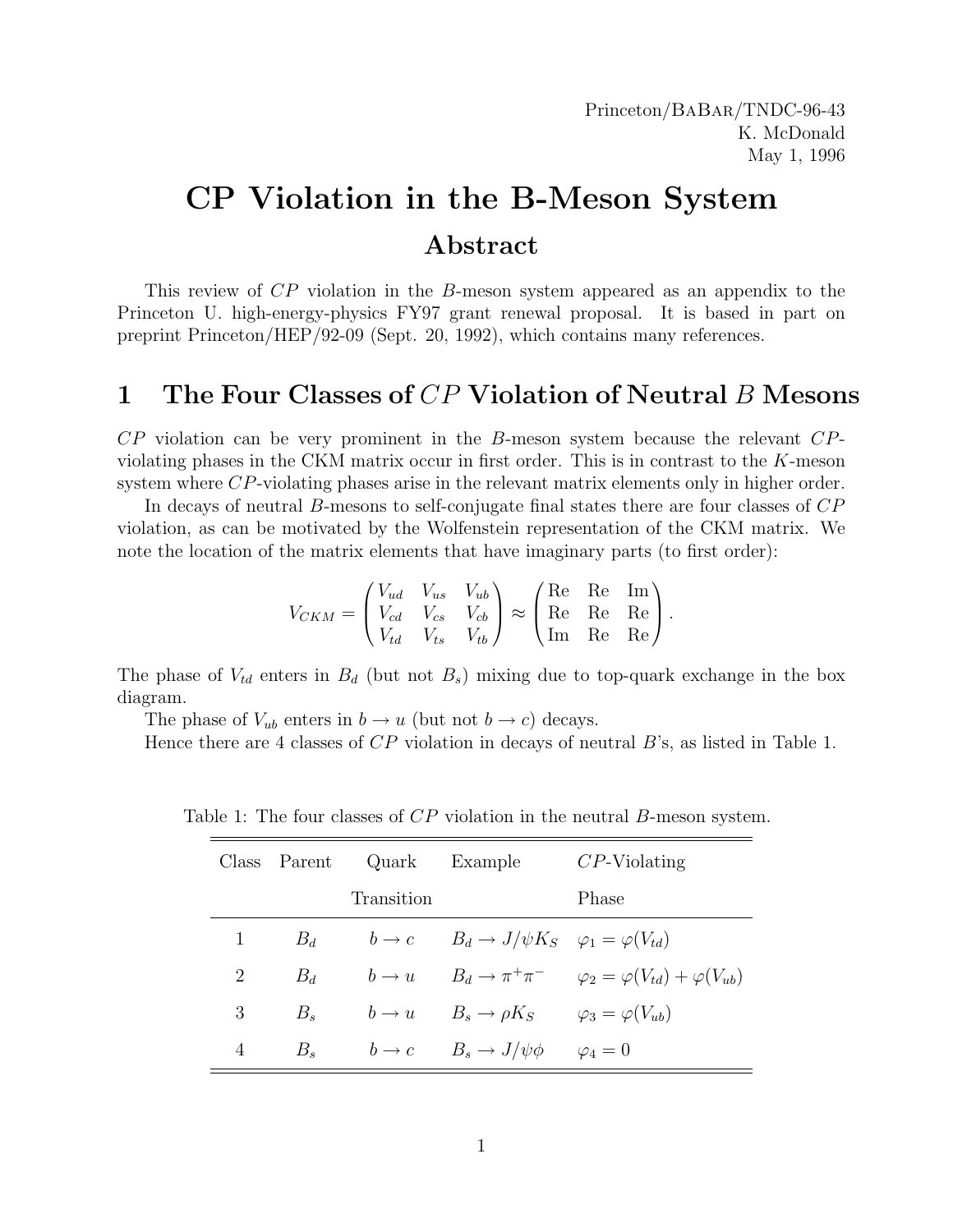For decays of neutral B's to  $CP$  eigenstates f, the observable effect is the decay asymmetry

$$
A(t) = \frac{\Gamma(B \to f) - \Gamma(\bar{B} \to \bar{f})}{\Gamma(B \to f) + \Gamma(\bar{B} \to \bar{f})} = \sin 2\varphi_i \sin xt,
$$

where  $\varphi_i$  is the relevant phase of the CKM matrix element listed above,  $x = \Delta M/\Gamma$  is the mixing parameter, and  $t$  is the proper time of the decay measured in units of the lifetime.

As there are three classes of nonzero asymmetries, we can make three measurements of the two CKM phases, and hence overconstrain the Standard Model.

This insight is also commonly expressed via the unitarity triangle. But it is important to note that the Standard Model predicts a null effect in a fourth class of decays, which are perhaps more accessible at hadron colliders than at  $e^+e^-$  colliders.

The above argument is reviewed in greater detail in the subsections after next.

### 2 The Superweak Model

The superweak model is often used as a vehicle for discussions of alternatives to the Standard Model of CP violation. In this model CP-violating effects are due to a new interaction that manifests itself only in the mixing of a neutral meson and its antiparticle. The effect is small, but different in principle for each type of neutral meson. In the superweak model there are only two classes of  $CP$  violation in the neutral B mesons, one for  $B_d$ , and another for  $B_s$ . This contrasts with the four classes discussed above in the Standard Model. Thus the observation that either

1.  $\sin 2\varphi_1 \neq \sin 2\varphi_2$ , or that

2. 
$$
\sin 2\varphi_3 \neq \sin 2\varphi_4
$$

would contradict the superweak model. In the Standard Model it is possible that  $\sin 2\varphi_1 =$  $\sin 2\varphi_2$ , but it is extremely unlikely that both equalities would hold simultaneously.

A third confrontation between the superweak and Standard Models is possible with B mesons:

3. The Standard Model suggests that there will be small but nonzero CP-violating asymmetries in the decay rates of  $B^+$  and  $B^-$  mesons, while the superweak model predicts a null effect.

# 3 The Need for Interference in CP-Violating Processes

In the Standard Model, CP violation in a process described by a single graph manifests itself only as a phase factor. If the amplitude for a single graph  $B \to f$  is written

$$
A(B \to f) \equiv A_f = |A_f| \, e^{i\phi_W} e^{i\delta_S},\tag{1}
$$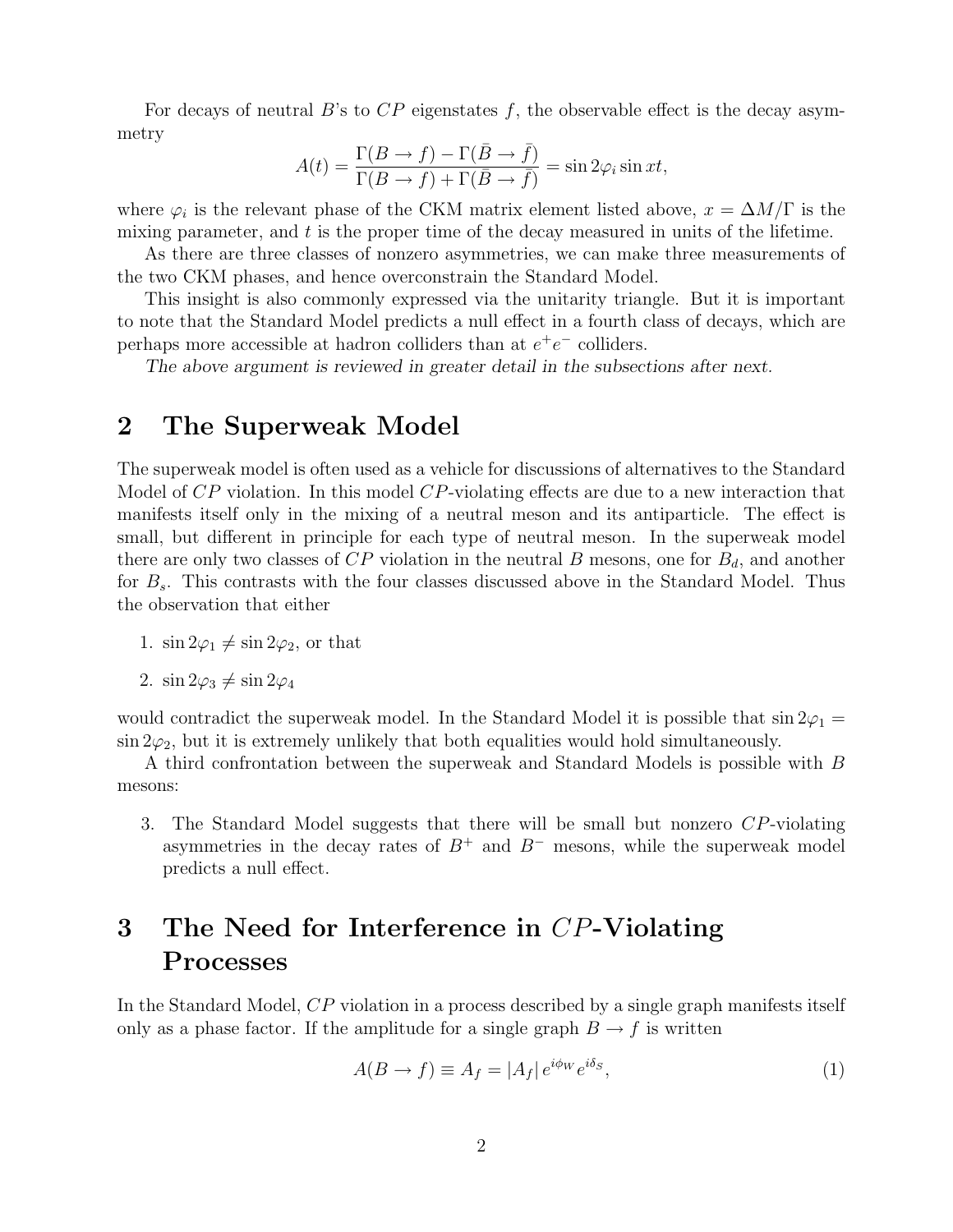where  $\phi_W$  is a phase due to the weak interaction, and  $\delta_S$  is a phase due to strong final-state interactions, then the CP conjugate process has amplitude

$$
A(\overline{B} \to \overline{f}) \equiv \overline{A}_{\overline{f}} = |A_f| e^{-i\phi_W} e^{i\delta_S}.
$$
 (2)

Hence CP violation cannot be discerned as a rate difference between a decay and its CPconjugate decay if only a single graph contributes to the amplitude.

CP violation can only be revealed in *total-rate measurements* of  $B \to f$  and  $\overline{B} \to \overline{f}$ when there is interference between two or more decay amplitudes with differing weak phases and differing strong phases. To verify the last remark, consider the case where two graphs contribute to a decay, written as

$$
A(B \to f) = |A_1| e^{i\phi_1} e^{i\delta_1} + |A_2| e^{i\phi_2} e^{i\delta_2}, \tag{3}
$$

so the CP-conjugate decay has amplitude

$$
A(\overline{B} \to \overline{f}) = |A_1| e^{-i\phi_1} e^{i\delta_1} + |A_2| e^{-i\phi_2} e^{i\delta_2}.
$$
\n
$$
\tag{4}
$$

The corresponding decay rates are given by

$$
\Gamma(B \to f) = |A_1|^2 + |A_2|^2 + 2|A_1| |A_2| \cos(\phi + \delta), \tag{5}
$$

and

$$
\Gamma(\overline{B} \to \overline{f}) = |A_1|^2 + |A_2|^2 + 2|A_1||A_2|\cos(\phi - \delta), \tag{6}
$$

where  $\phi = \phi_1 - \phi_2$  and  $\delta = \delta_1 - \delta_2$ . Only if both  $\phi$  and  $\delta$  are nonvanishing can the interference term be determined from measurements of the two decay rates.

Even if this condition is satisfied the strong-interaction phase difference  $\delta$  and the magnitudes  $|A_f|$  and  $|\overline{A}_{\overline{f}}|$  will not typically be known, and the CP-violating phase cannot be determined.

# 4 Neutral B-Meson Decays to  $\mathbb{CP}$  Eigenstates

The most well-known method for extracting  $CP$ -violating phases uses neutral B mesons that decay to  $CP$  eigenstates f. In this case

$$
|\overline{f}\rangle \equiv CP|f\rangle = \eta|f\rangle \quad \text{where} \quad \eta = \begin{cases} +1 & CP(\text{even}) \\ -1 & CP(\text{odd}) \end{cases} . \tag{7}
$$

 $\overline{a}$ 

The decay amplitude can be written

$$
A(B^0 \to f) = |A| e^{-i\phi_D} e^{i\delta}, \qquad (8)
$$

where  $\delta$  is a strong-interaction phase, and the weak-interaction phase  $\phi_D$  depends on whether the decay proceeds via a  $\bar{b} \rightarrow \bar{c}$  or  $\bar{u}$  transition:

$$
\phi_D = \begin{cases} \phi_{cb} = 0, & b \to c \\ \phi_{ub}, & b \to u \end{cases} . \tag{9}
$$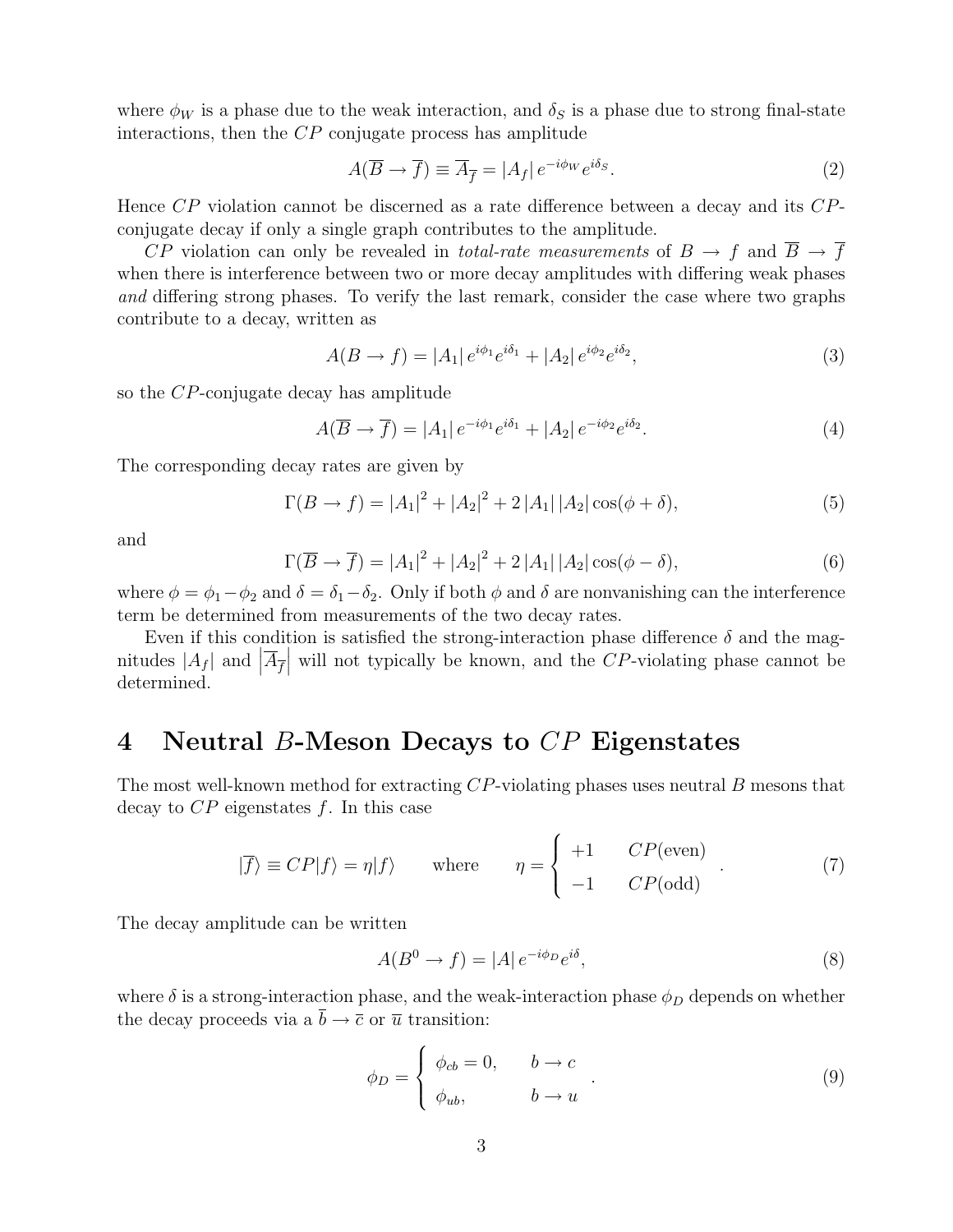Due to mixing, a particle that was created as a  $B^0$  (or  $\overline{B}^0$ ) at  $t=0$  has evolved by time t to the state we label as  $B^0(t)$  (or  $\overline{B}^0(t)$ ) according to

$$
B^{0}(t) = e^{-iMt}e^{-t/2}[\cos(xt/2)|B^{0}\rangle + ie^{2i\phi_{M}}\sin(xt/2)|\overline{B}^{0}\rangle],
$$
  
\n
$$
\overline{B}^{0}(t) = e^{-iMt}e^{-t/2}[ie^{-2i\phi_{M}}\sin(xt/2)|B^{0}\rangle + \cos(xt/2)|\overline{B}^{0}\rangle],
$$
\n(10)

where we measure time in units of the relevant B lifetime,  $x = \Delta M/\Gamma$  is the mixing parameter, and the relative amount of  $|B^0\rangle$  and  $|\overline{B}^0\rangle$  in the weak eigenstate  $B_S^0$  is given by a pure phase coming from the mixing box diagram where

$$
\phi_M = \begin{cases} \phi_{td}, & \text{for } B_d^0 \\ \phi_{ts} \approx 0, & \text{for } B_s^0 \end{cases}
$$
 (11)

Following eq.  $(2)$  we can write the amplitude for the CP-conjugate process as

$$
A(\overline{B}^0 \to \overline{f}) = \eta A(\overline{B}^0 \to f) = |A| e^{i\phi_D} e^{i\delta}, \text{ and hence } A(\overline{B}^0 \to f) = \eta |A| e^{i\phi_D} e^{i\delta}, \quad (12)
$$

using eq. (7). Combining eqs. (8-12) with (10) we arrive at the time-dependent decay rates

$$
\Gamma(B^0(t) \to f) \propto |A|^2 e^{-t} [1 - \eta \sin(xt) \sin 2(\phi_M + \phi_D)],
$$
  
\n
$$
\Gamma(\overline{B}^0(t) \to f) \propto |A|^2 e^{-t} [1 + \eta \sin(xt) \sin 2(\phi_M + \phi_D)].
$$
\n(13)

If, as we have assumed, only a single graph contributes to  $B^0 \to f$ , then there is only a single strong-interaction phase  $\delta$  in both this and the conjugate reaction  $\overline{B}^0 \to f$ . This single phase does not appear at all in the interference term in eq. (13).

Both  $\phi_M$  and  $\phi_D$  can take on two values depending on the decay considered, according to eqs. (9) and (11), so there are four classes of phase angles can be explored by measurements of neutral B decays to  $CP$  eigenstates, as listed in Table 2. Classes 1, 2 and 3 provide measurements of  $\varphi_1$ ,  $\varphi_2$  and  $\varphi_3$ , respectively, of the unitarity test. Class-4 decays should show very little CP violation, but not necessarily zero, as they depend on  $V_{ts}$  which has a CP-violating phase at higher order (see eq. (15)). Any difference in the size of the CP violation between class 1 and class 2, or between class 3 and class 4 would indicate that the superweak model is not the source of that effect.

The class-1 decay  $B_d^0 \to J/\psi K_S^0$  is particularly easy to trigger on and identify, and may provide the first evidence for CP violation in the B system. The most prominent class-2 and -3 decays,  $B_d^0 \to \pi^+\pi^-$  and  $B_s^0 \to \rho^0 K_S^0$ , respectively, both have smaller branching ratios and in particular it may prove elusive to measure  $\varphi_3$  with  $B_s^0 \to \rho^0 K_S^0$ .

Another potential difficulty is that with the exception of  $B_d^0 \to J/\psi K_S^0$ , all other decays to CP eigenstates have admixtures of penguin diagrams with different weak phases than the dominant tree diagram. Hence it is useful to have other procedures than the present method to measure  $\varphi_2$  and  $\varphi_3$ .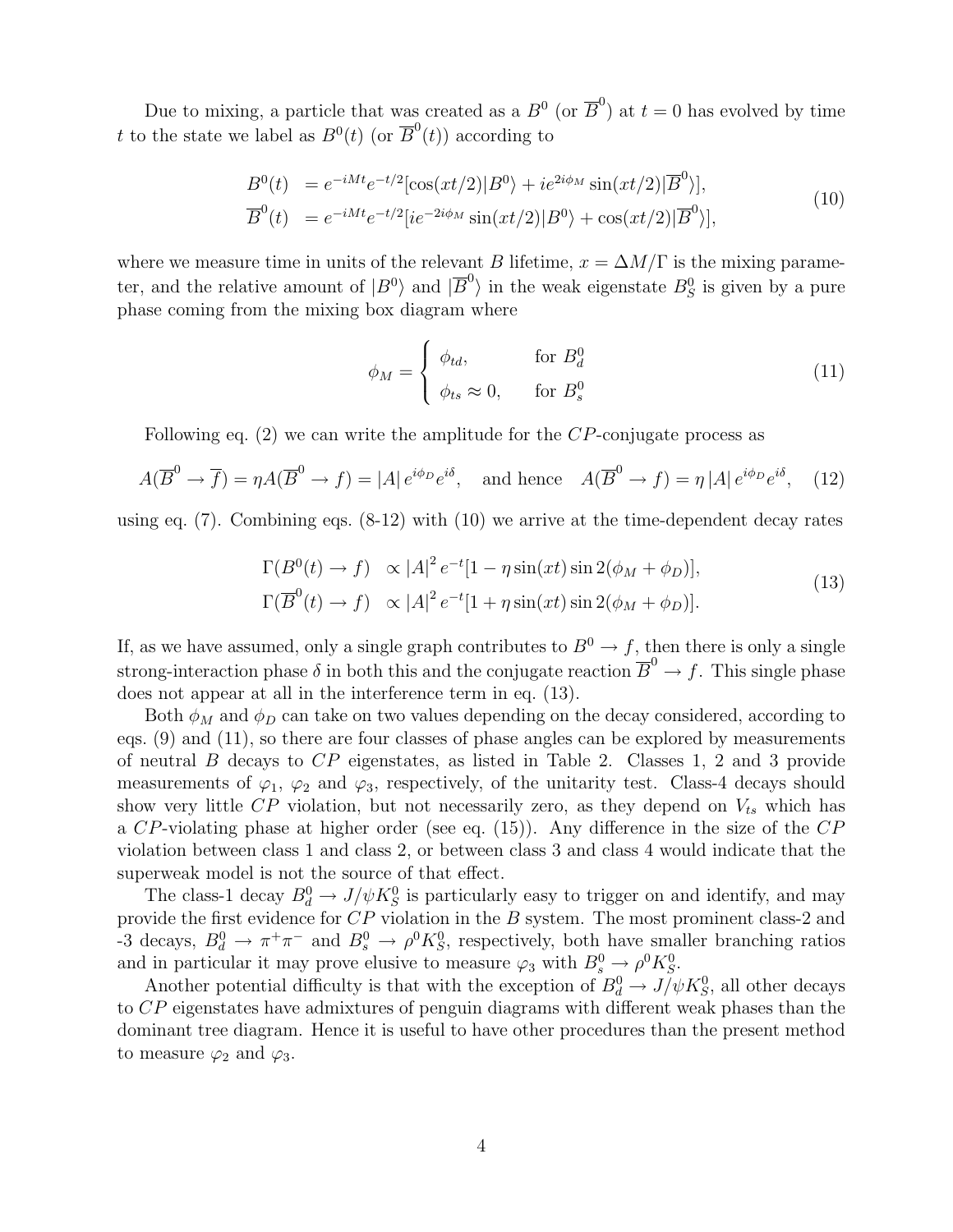Table 2: The 23 basic neutral- $B$  decays to  $CP$  eigenstates. The graphs associated with each decay mode are shown in Fig. 1. The subscripts  $F, S$ , and D refer to CKM-favored (amplitude  $\propto \lambda^2$ ), -suppressed ( $\propto \lambda^3$ ), and -doublysuppressed ( $\propto \lambda^4$ ), respectively. The weak-interaction phase  $\phi_M + \phi_D$  is shown in parentheses after each graph type, where  $\phi_M$  is the phase due to mixing and  $\phi_D$  is the phase due to b-quark decay. Penguin graphs (V-VII) are included in classes 1-4 if they lead to the same final state as the nominal graphs for that class, even though their topology is different. Classes 1a and 4a are pure penguin graphs. Within each class the modes are ranked roughly in order of decreasing branching ratio. A final-state  $\pi^0$  could be replaced by an  $\eta$ ,  $\rho^0$ ,  $\omega$ , etc., and a  $J/\psi$  could be replaced by an  $\eta_c$ ,  $\chi$ ,  $\psi'$ , etc., but final states with two spin-1 particles must be analyzed according to method 6.

| Class          |                                                                  | $B^0 \qquad \bar{b} \to \bar{q} \qquad \text{Models}$                                                                                                                                                                                                                                                                                                                               | $Graph(\phi_M + \phi_D)$                                                                                                                                                                                                                                                                                                                                                                                                                                                         |
|----------------|------------------------------------------------------------------|-------------------------------------------------------------------------------------------------------------------------------------------------------------------------------------------------------------------------------------------------------------------------------------------------------------------------------------------------------------------------------------|----------------------------------------------------------------------------------------------------------------------------------------------------------------------------------------------------------------------------------------------------------------------------------------------------------------------------------------------------------------------------------------------------------------------------------------------------------------------------------|
| $\mathbf{1}$   |                                                                  | $D^+D^-$                                                                                                                                                                                                                                                                                                                                                                            | $B_d^0$ $\overline{b} \to \overline{c}$ $J/\psi K_{S,L}^0$ $\text{II}_F(\phi_{td}), \text{VI}_F(\phi_{td})$<br>$I_S(\phi_{td}), IV_S(\phi_{td}), V_S, VII_S$<br>$J/\psi \pi^0$ $II_S(\phi_{td}), VI_S$<br>$D_s^+ D_s^ IV_S(\phi_{td}), V_S$<br>$\phi K_{S,L}^0$ $\text{VI}_F(\phi_{td}), \text{VII}_F(\phi_{td})$                                                                                                                                                                |
| $\overline{2}$ |                                                                  | $\pi^0\pi^0$<br>$D^0\overline{D}^0$                                                                                                                                                                                                                                                                                                                                                 | $B_d^0$ $\overline{b} \to \overline{u}$ $\pi^+\pi^ I_S(\phi_{td} + \phi_{ub}), \text{IV}_S(\phi_{td} + \phi_{ub}), \text{V}_S, \text{VII}_S$<br>$\Pi_S(\phi_{td} + \phi_{ub}), \, \text{IV}_S(\phi_{td} + \phi_{ub}), \, \text{V}_S, \, \text{VI}_S, \, \text{VII}_S$<br>$\rho^0 K_{S,L}^0$ $\qquad \text{II}_D(\phi_{td} + \phi_{ub}), \text{ VI}_F(\phi_{td}), \text{ VII}_F(\phi_{td})$<br>$IV_{S}(\phi_{td} + \phi_{ub}), V_{S}$<br>$K^+K^ IV_S(\phi_{td} + \phi_{ub}), V_S$ |
| 3              |                                                                  |                                                                                                                                                                                                                                                                                                                                                                                     | $B_s^0$ $\overline{b} \to \overline{u}$ $\rho^0 K_{S,L}^0$ $\text{II}_S(\phi_{ub}), \text{VI}_S(\phi_{td}), \text{VII}_S(\phi_{td})$<br>$K^+K^ I_D(\phi_{ub}), \text{IV}_D(\phi_{ub}), \text{V}_F, \text{VII}_F$<br>$\phi \pi^0$ $\qquad \qquad \Pi_D(\phi_{ub}), \text{ VI}_F$<br>$\pi^+\pi^ \qquad \qquad \text{IV}_D S(\phi_{ub}), \text{V}_F,$<br>$\pi^0 \pi^0$ $\qquad \qquad \text{IV}_D S(\phi_{ub}), \text{V}_F,$                                                        |
| $\overline{4}$ |                                                                  | $D^0\overline{D}^0$<br>$D^+D^ \qquad$ $\qquad$ $\qquad$ $\qquad$ $\qquad$ $\qquad$ $\qquad$ $\qquad$ $\qquad$ $\qquad$ $\qquad$ $\qquad$ $\qquad$ $\qquad$ $\qquad$ $\qquad$ $\qquad$ $\qquad$ $\qquad$ $\qquad$ $\qquad$ $\qquad$ $\qquad$ $\qquad$ $\qquad$ $\qquad$ $\qquad$ $\qquad$ $\qquad$ $\qquad$ $\qquad$ $\qquad$ $\qquad$ $\qquad$ $\qquad$ $\q$<br>$K^0\overline{K}^0$ | $B_s^0$ $\overline{b} \rightarrow \overline{c}$ $D_s^+ D_s^ I_F$ , $IV_F$ , $V_F$ , $VII_F$<br>$J/\psi K_{S,L}^0$ II <sub>S</sub> , VI <sub>S</sub> $(\phi_{td})$<br>$IV_F$ , $IV_D(\phi_{ub})$ , $V_F$ , $V_S$<br>$V_F$ , $VII_F$                                                                                                                                                                                                                                               |
| 1a             | $B_s^0$ $\overline{b} \rightarrow \overline{s}$ $\phi K_{S.L}^0$ |                                                                                                                                                                                                                                                                                                                                                                                     | $VI_S(\phi_{td}), VII_S(\phi_{td})$                                                                                                                                                                                                                                                                                                                                                                                                                                              |
| 4a             | $B_d^0 \qquad \overline{b} \to \overline{u}$                     | $\phi\pi^0$<br>$K^0\overline{K}^0$                                                                                                                                                                                                                                                                                                                                                  | $VI_{S}$<br>$V_S$ , VII <sub>S</sub>                                                                                                                                                                                                                                                                                                                                                                                                                                             |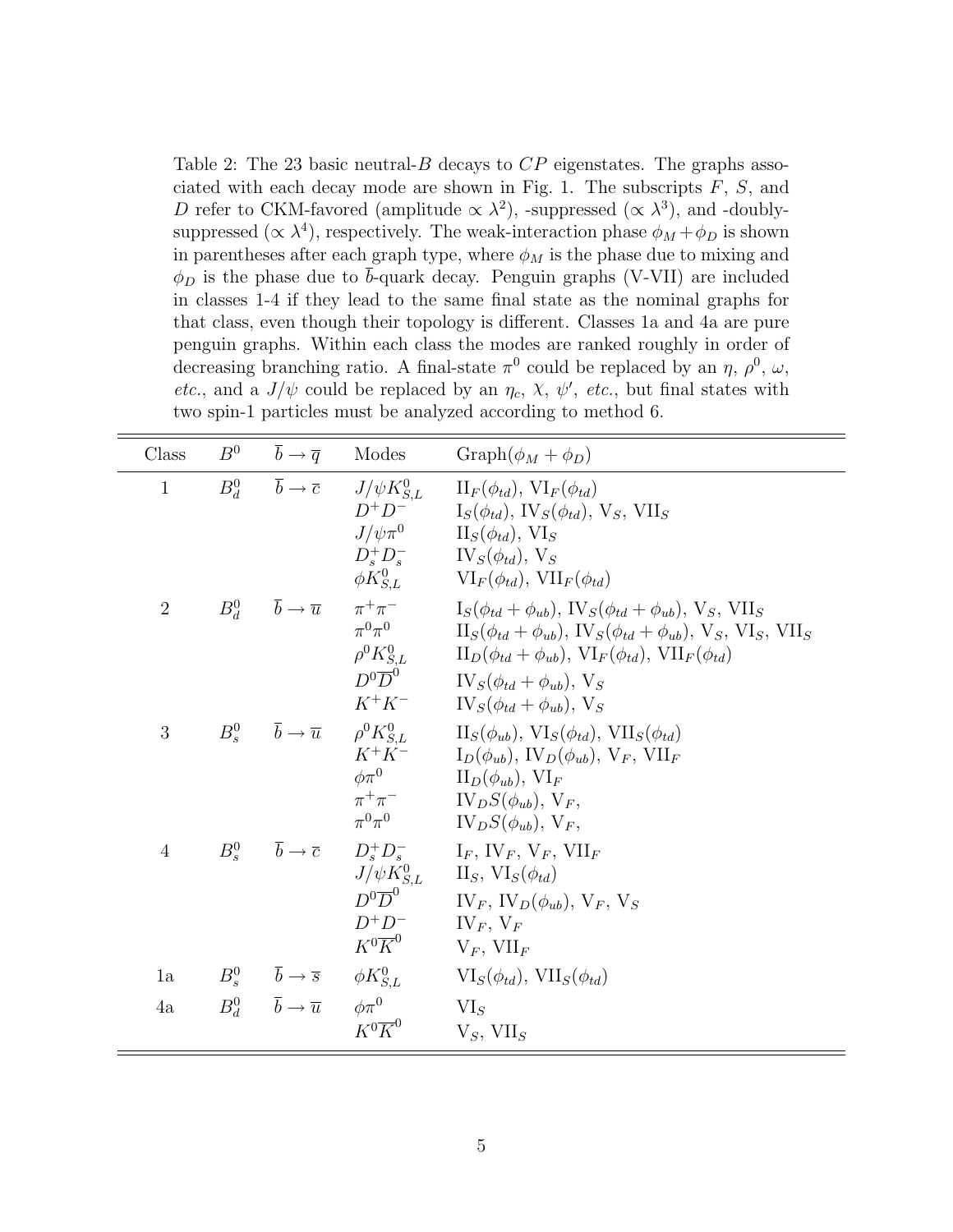

Figure 1: Seven graphs for the nonleptonic decays of B mesons.

# 5 Six Ways to Measure CP-Violating Phases in B Decays

The richness of approach to observing  $\mathbb{CP}$  violation in B-meson decays is by no means restricted to the previous example. We briefly list six methods. In practice the largest signals will likely arise in the decays of neutral  $B$ -mesons to  $CP$  eigenstates.

1. B decays to  $D^0X$ ,  $\overline{D}^0X$ , and  $D^0_{1,2}X$  where  $X \neq \overline{X}$ 

When a B particle can decay both to  $D^0 X$  and  $\overline{D}^0 X$  (and so  $\overline{B}$  decays to both  $\overline{D}^0 \overline{X}$ and  $D^0\overline{X}$ , then the decays

$$
B \to D_{1,2}^0 X, \quad \text{and} \quad \overline{B} \to D_{1,2}^0 \overline{X}, \quad \text{where} \quad D_{1,2}^0 \equiv \frac{D^0 \pm \overline{D}^0}{\sqrt{2}}, \quad (14)
$$

exhibit a CP-violating asymmetry. Measurement of the six (or eight) decay modes listed will permit isolation of the CP-violating amplitude, both in magnitude and phase.

The final state  $D^0X$  need not be self conjugate, and it is actually desirable that it not be, so that no effects of mixing are present, and no tagging of the second  $B$  is needed.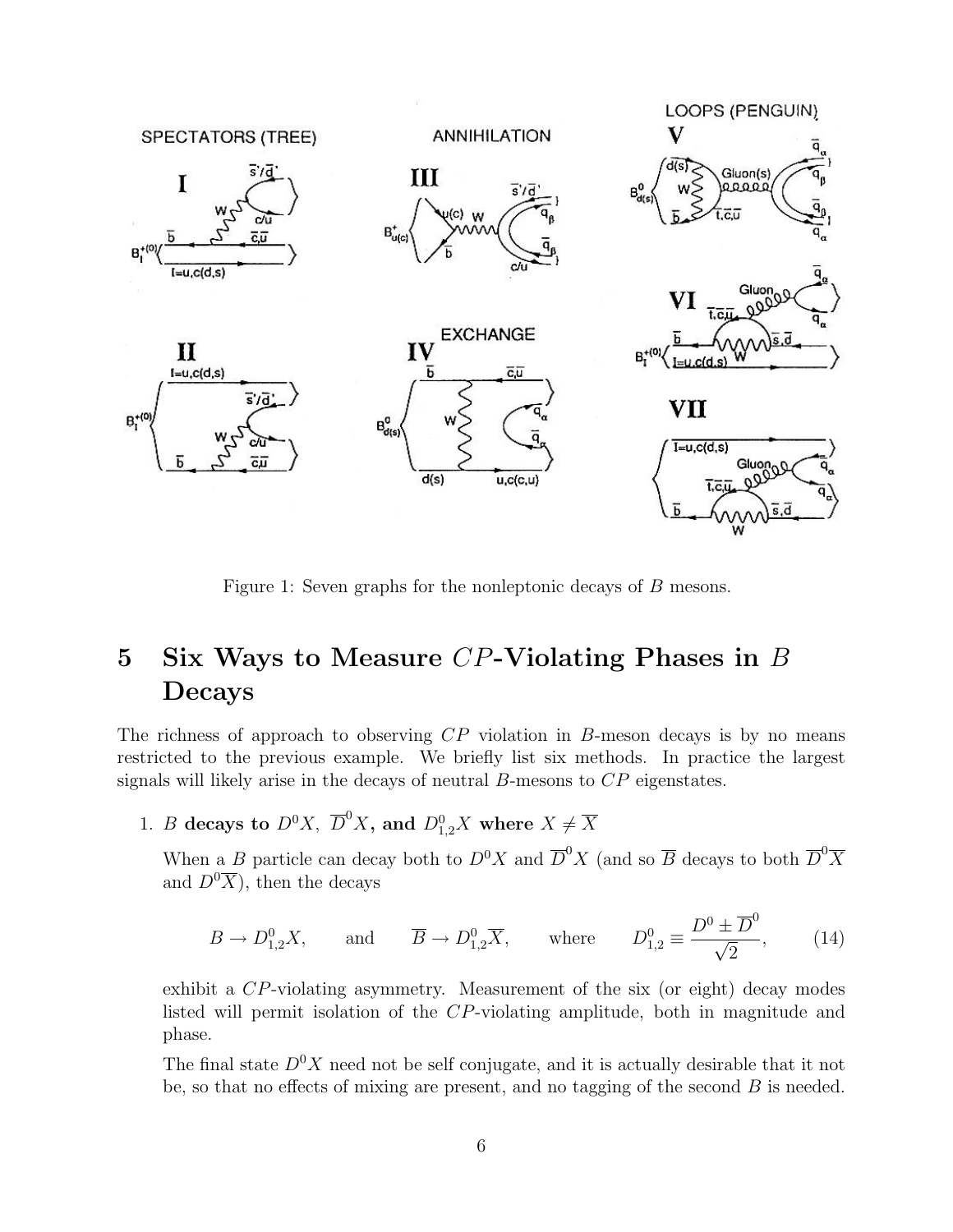Thus method 1 could be used at a symmetric  $e^+e^-$  collider without the penalty due to mixing of methods 2-6. This method works both for decays of B-mesons and b-baryons.

The general approach of methods 1-3 was largely anticipated by Carter and Sanda, but recent interest stems from the more specific formulation of Gronau and London. Method 1 as distinct from method 3 was first examined by Gronau and Wyler, with further discussions given by Dunietz. Application of method 1 to b-baryons was first discussed by Aleksan, Dunietz and Kayser.

If CP violation is found in such an analysis then it cannot be due to to superweak model, which postulates that CP violation occurs only in mixing of neutral mesons. Thus method 1 may be used to circumvent possible ambiguities in the use of method 4 to prove or disprove the superweak model.

### 2. Neutral B-meson decays to f and  $\overline{f}$  where  $f \neq \overline{f}$

If a neutral B-meson decays to both a final state f and its CP-conjugate state  $\overline{f}$ , then the interference of amplitudes needed for measurable CP violation arises due to mixing (whether or not there is CP violation in the mixing). A time-dependent analysis of the four decay modes  $B(\overline{B}) \to f, \overline{f}$  can isolate the CP-violating phase.

Tagging of the particle-antiparticle character of the second B in the event is required.

The original paper on method 2 is by Gronau and London. Discussion of method 2 as separate from method 3 was first been given by Aleksan *et al.* Method 2 is an improvement on earlier discussions by Du, Dunietz and Wu, and by Dunietz and Rosner in which only two of the four related decays were utilized.

# 3. Neutral B-meson decays to  $D^0X, \,\, \overline{D}^0X,$  and  $D^0_{1,2}X$  where  $X=\overline{X}$

If a neutral B-mesons decays to both a final state  $D^0X$  and  $\overline{D}^0X$  where X is self conjugate  $(CP(X) \equiv \overline{X} = \pm X)$ , then methods 1 and 2 can be combined. In a case of interest two different CP-violating phases can be determined from the time-dependent analysis of six (or eight) related decay modes.

As previously mentioned, method 3 was first discussed by Gronau and London.

#### 4. Neutral B-meson decays to  $CP$  eigenstates

If a neutral B-meson decays to a final state  $f$  that is a  $\mathbb{CP}$  eigenstate, then as in method 2, CP violation becomes observable via the interference due to mixing. But since only a single final state is involved the strong-interaction phase does not appear. Thus we recover the well-known result that a time dependent analysis of the two modes  $B(\overline{B}) \to f$  can isolate the CP-violating phases.

The advantages of measuring decays to CP eigenstates were first noted by Bigi and Sanda. The important relation between decays to CP eigenstates and unitarity of the CKM matrix was first emphasized by Bjorken, and will be reviewed in the following subsection. The measurement of the three angles of the unitarity triangle by three specific decays to  $\overline{CP}$  eigenstates was first proposed by Krawczyk *et al.*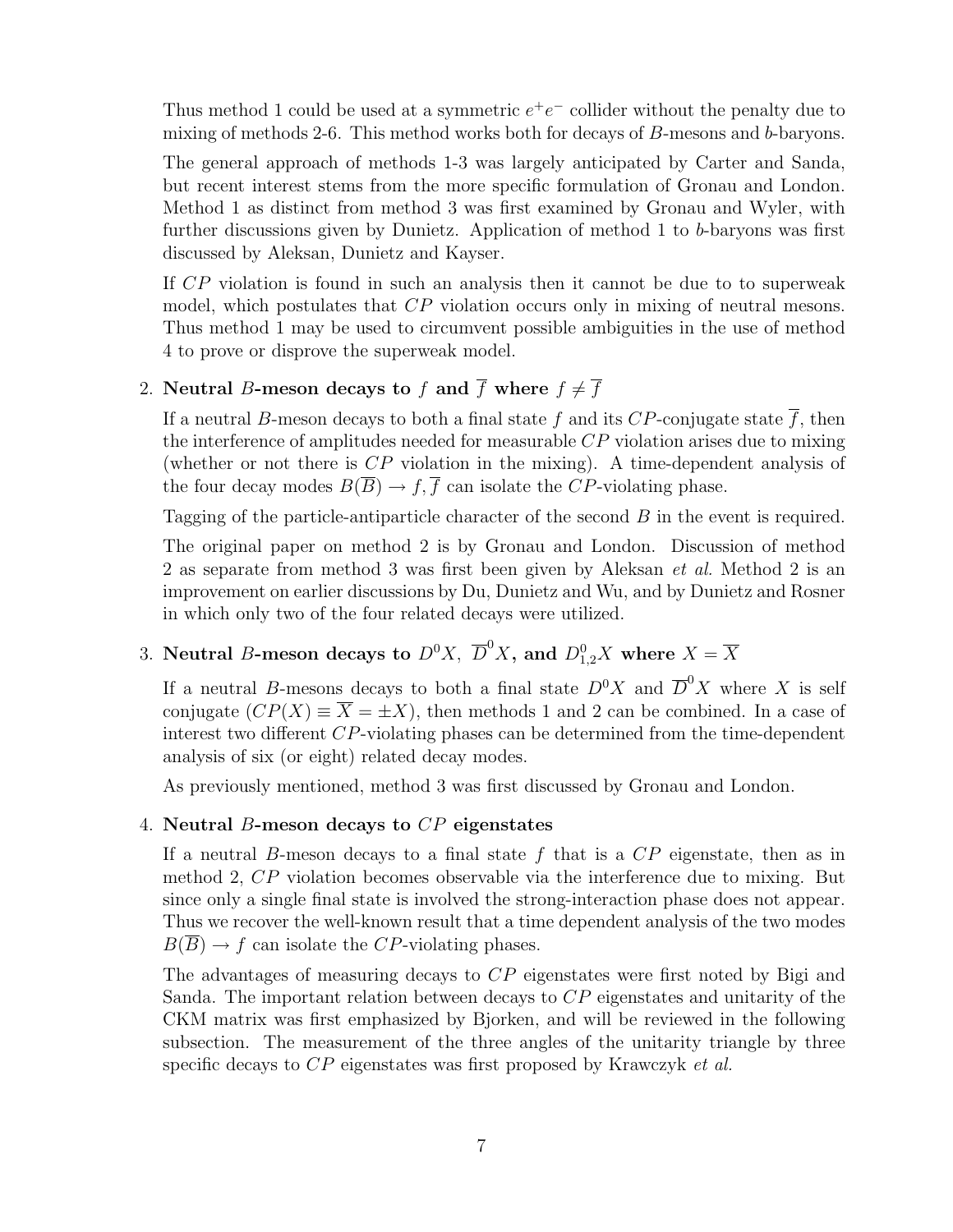#### 5. B decays to sets of final states related by isospin

In decays  $B_u^+ \to f^+$  and  $B_d^0 \to f^0$  where the final states each arise due to the inference of two amplitudes, and  $f^+$  and  $f^0$  are related by isospin, the CP-violating phase can be isolated by a detailed isospin analysis.

The utility of the isospin analysis in removing uncertainties due to penguin diagrams in B decays was first demonstrated by Gronau and London. Further discussions have been given by Nir and Quinn, by Lipkin et al. and by Gronau.

#### 6. Angular analysis of B decays to mixtures of  $\mathbb{CP}$  eigenstates

If a neutral B-meson decays to a self-conjugate state  $f$ , but this is not a pure  $CP$ eigenstate (as holds when  $f$  consists of two spin-1 mesons) method 4 cannot be carried out. However, a detailed analysis of the angular distribution of the secondary-decay products can separate the final state into  $CP$ (even) and  $CP$ (odd) components and the CP-violating phase extracted.

Methods of angular analysis for B decays to mixtures of  $\mathbb{CP}$  eigenstates have been presented for several years with recent discussion by Kayser et al., by Dunietz et al., and by Kramer and Palmer.

### 6 The Unitarity Test

In view of the variety of methods of measuring the phases of the CKM matrix elements it is useful to have an overall goal in pursuing an experimental program. This has been elegantly defined by Bjorken as a test of unitarity of the CKM matrix. This will provide a comprehensive test of the Standard Model view of CP violation as arising from phases in the transformation between the three generations of strong and weak quark base states.

We will discuss the CKM matrix in the Wolfenstein notation:

$$
V_{CKM} = \begin{pmatrix} V_{ud} & V_{us} & V_{ub} \\ V_{cd} & V_{cs} & V_{cb} \\ V_{td} & V_{ts} & V_{tb} \end{pmatrix}
$$
  
\n
$$
\approx \begin{pmatrix} 1 - \lambda^2/2 + \lambda^4/24 & \lambda & A\lambda^3(\rho - i\eta) \\ -\lambda & 1 - \lambda^2/2 - \lambda^4(A^2/8 - 1/24) & A\lambda^2 \\ A\lambda^3(1 - \rho - i\eta) & -A\lambda^2 + A\lambda^4(1/2 - \rho - i\eta) & 1 - A^2\lambda^4/2 \end{pmatrix},
$$
\n(15)

carrying the expansion in the parameter  $\lambda$  ( $\approx$  the Cabibbo angle) to fourth order. From measurements of the B-meson lifetime it is known that  $A \approx 1$ . CP violation arises in the Standard Model because  $\eta \neq 0$ .

The unitarity of  $V_{CKM}$  implies that

$$
\sum_{k} V_{ik} V_{jk}^* = \delta_{ij} = \sum_{k} V_{ki} V_{kj}^*.
$$
 (16)

Of these 18 conditions the one obtained using the first and third rows (or almost equivalently, the first and third columns) is especially suitable for testing via measurements of weak phase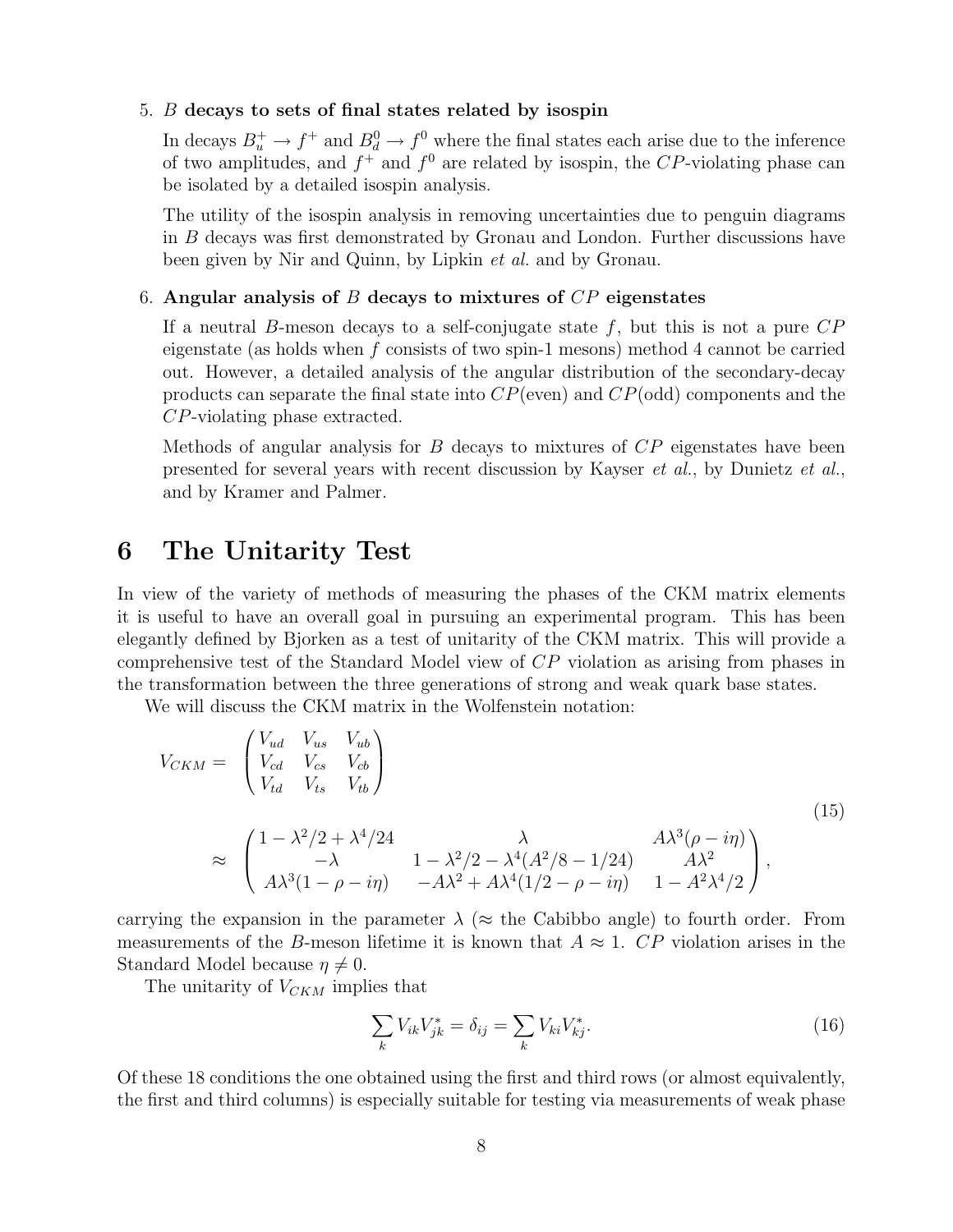angles:

$$
0 = V_{ud}^* V_{td} + V_{us}^* V_{ts} + V_{ub}^* V_{tb} \approx V_{td} + \lambda V_{ts} + V_{ub}^*.
$$
\n(17)

Regarding  $V_{td}$ ,  $\lambda V_{ts}$  and  $V_{ub}$  as vectors they form a closed triangle in the complex plane. On dividing their lengths by  $A\lambda^3$ , we obtain the picture of Figure 2 in the  $(\rho, \eta)$  plane.



Figure 2: The unitarity triangle in the  $(\rho, \eta)$  plane. The phase angles  $\varphi_i$  used in the text relate to the angles in the figure according to  $\varphi_1 =$  $β, φ<sub>2</sub> = α$  and  $φ<sub>3</sub> = γ$ . The shaded region indicates the present experimental uncertainty in the location of the vertex of the unitartity triangle.

The unitarity test then consists of measuring the magnitudes and phases of these three vectors to confirm that they form a closed triangle. It is anticipated that measurement of the magnitude of  $V_{td}$  via its role in the box diagram governing  $B_d^0$  mixing will remain subject to theoretical uncertainties due to strong-interaction effects for some time to come. The insight of Bjorken was that a test of the closure of the unitarity triangle can be based on measurement of the three interior angles,  $\varphi_1$ ,  $\varphi_2$ ,  $\varphi_3$ , which should sum to  $\pi$ . The magnitudes of the three angles and the area  $A^2 \lambda^6 \eta/2$  of the unitarity triangle are invariant under the choice of representation of the CKM matrix.

In the Wolfenstein parametrization the three angles  $\varphi_i$  can be related to phases of CKM matrix elements according to

$$
\varphi_1 = 2\pi - \phi(V_{td}) \equiv 2\pi - \phi_{td},
$$
  
\n
$$
\varphi_2 = \pi - \varphi_1 - \varphi_3 = -\pi + \phi_{td} + \phi_{ub},
$$
  
\n
$$
\varphi_3 = \phi(V_{ub}^*) = -\phi(V_{ub}) \equiv -\phi_{ub}.
$$
\n(18)

A favorable theoretical result is that method 4, the study of neutral B decays to CP eigenstates, can in principle determine all three angles  $\varphi_i$  by measurement of three different decays. However, the anticipated difficulty in measuring  $\phi_{ub}$  via decays such as  $B_s^0 \to \rho^0 K_S^0$ , due to the small branching ratios (and poor signal of  $B_s$  at  $e^+e^-$  colliders), has been a motivation to explore the additional methods of analysis of CP violation reviewed above.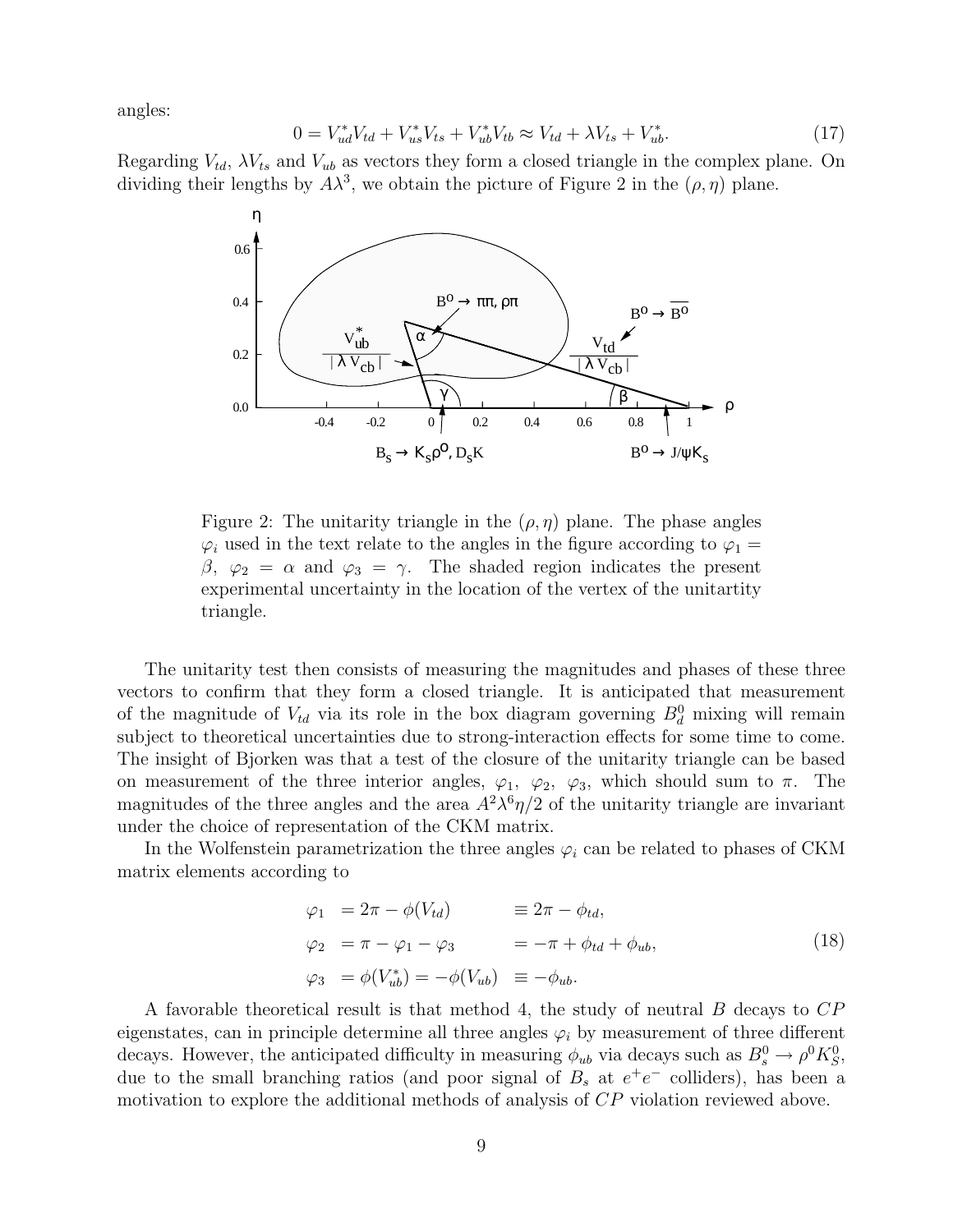# 7 The Einstein-Rosen-Podolsky Effect

If the  $B^0$ - $\overline{B}^0$  pair is produced in a  $C(\text{odd})$  or  $C(\text{even})$  combination, this quantum-mechanical correlation is maintained until both  $B$ 's decay, even though they may be spatially separated, and they decay at different times. The complexity of such correlations was remarked by Einstein, Rosen, and Podolsky in a famous paper in which they argued that this indicates that quantum mechanics is an incomplete theory. However, no one seriously doubts that the EPR effect is real.

The application of the EPR effect to the neutral B-meson system was first noted by Carter and Sanda. Suppose that one B meson  $(B_1)$  decays to a CP eigenstate f at time  $t_1$ , and that the second B meson  $(B_2)$  decays at time  $t_2$  to a state  $g \neq \bar{g}$  (such as  $B \to l^{\pm} \nu X$ ) that allows us to determine whether it was a B or  $\overline{B}$  at time  $t_2$ . Then the combined decay asymmetry

$$
A(t_1, t_2) = \frac{\Gamma(B_1 \to f)\Gamma(\overline{B}_2 \to \overline{g}) - \Gamma(B_1 \to f)\Gamma(B_2 \to g)}{\Gamma(B_1 \to f)\Gamma(\overline{B}_2 \to \overline{g}) + \Gamma(B_1 \to f)\Gamma(B_2 \to g)} = \sin 2\varphi \sin(x_1 t_1 \mp x_2 t_2),
$$

where the minus sign holds for  $C(\text{odd})$  states:  $|B_1\overline{B}_2\rangle - |\overline{B}_1B_2\rangle$ .

If we don't observe the decay times, the integrated asymmetry is

$$
A = \frac{x_1 \mp x_2}{(1 + x_1^2)(1 + x_2^2)} \sin 2\varphi,
$$

which vanishes for  $C(\text{odd})$  states in which  $B_1 = B_2$  (*i.e.*,  $B_d\overline{B}_d$  or  $B_s\overline{B}_s$ ).

For  $B_d^0$ - $\overline{B}_d^0$  produced at the  $\Upsilon(4S)$  at an  $e^+e^-$  collider, we have only  $C(\text{odd})$  states, and hence there will be no signal for  $CP$  violation unless one can observe the time evolution. This is the well-known justification for the construction of an asymmetric  $e^+e^-$  collider, which is a costly consequence of the EPR effect.

## 8 Analysis of Time-Resolved Decay Asymmetries

In the previous subsection we noted that our proposed method of analysis of CP violation in the neutral  $B$  system would yield a null result if we integrate over time and if the  $B$ - $B$ pair was produced in a  $C(\text{odd})$  state. As the latter condition holds for B's produced at the  $\Upsilon(4S)$  resonance at an  $e^+e^-$  collider, this analysis would be inappropriate there. A clever alternative procedure has been proposed that maximizes the analyzing power at an  $e^+e^$ collider.

Both B's of a produced  $B-\overline{B}$  pair must be observed in a  $CP$  analysis. We label  $B_1$  as the (neutral) B that decays to the  $CP$  eigenstate f, and  $B_2$  as the (charged or neutral) B that decays to a state  $g \neq \bar{g}$ . Observation of the latter decay permits us to determine whether  $B_2$  was a particle or antiparticle at the moment of its decay. This procedure is often called 'tagging'.

We can accumulate four time distributions, where one  $B$  decays at time  $t_a$  and the other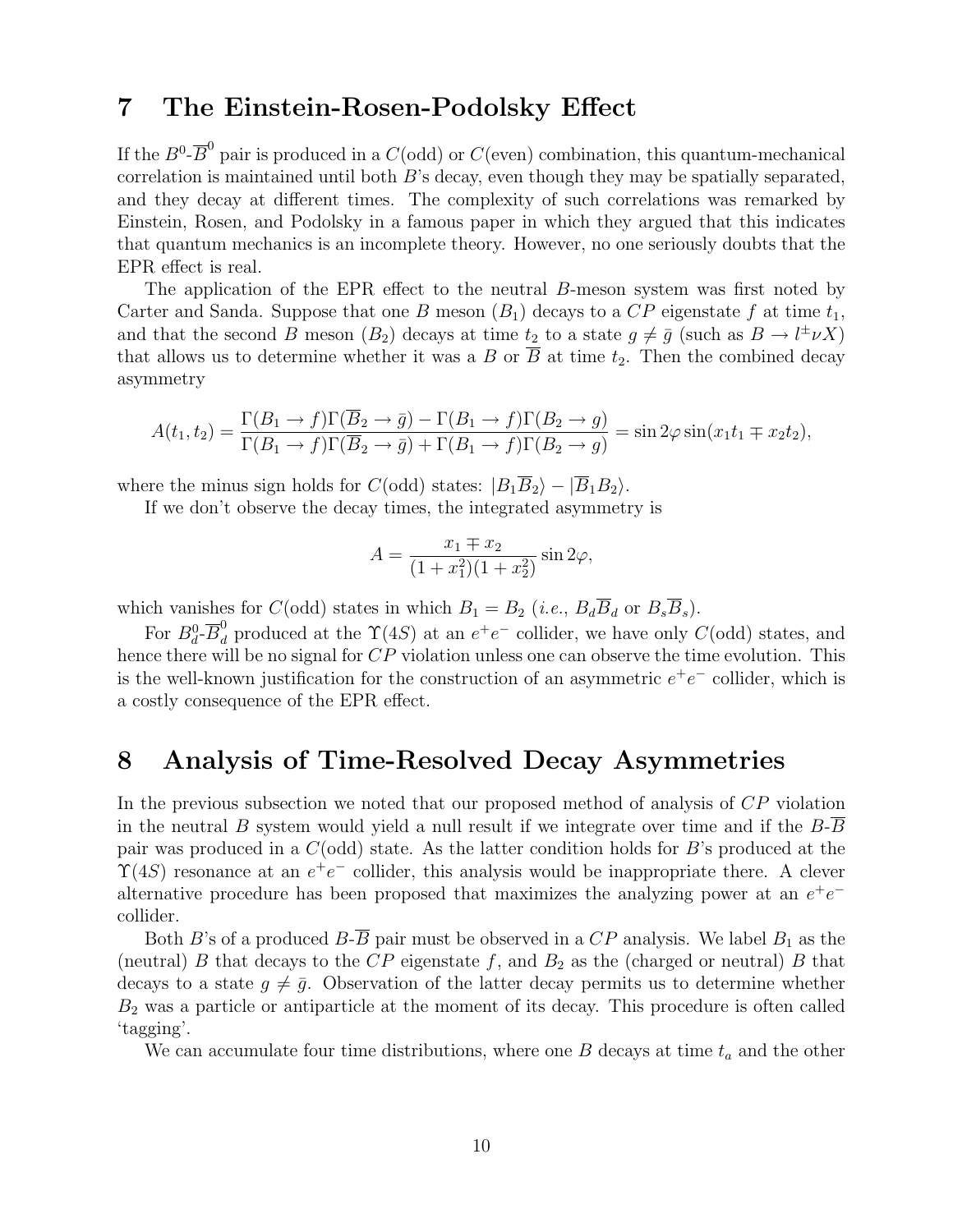at time  $t_b$  with  $t_a < t_b$ :

$$
I: \Gamma_{B_1 \to f}(t_b) \Gamma_{B_2 \to g}(t_a),
$$
  
\n
$$
II: \Gamma_{B_1 \to f}(t_a) \Gamma_{B_2 \to g}(t_b),
$$
  
\n
$$
III: \Gamma_{B_1 \to f}(t_b) \Gamma_{\bar{B}_2 \to \bar{g}}(t_a),
$$
  
\n
$$
IV: \Gamma_{B_1 \to f}(t_a) \Gamma_{\bar{B}_2 \to \bar{g}}(t_b).
$$

The four distributions can be combined to form asymmetries in various ways. Let

$$
A_1(t_a, t_b) \equiv \frac{II + III - I - IV}{I + II + III + IV}.
$$

Another asymmetry is

$$
A_2(t_a, t_b) \equiv \frac{III + IV - I - II}{I + II + III + IV}.
$$

A third might be defined as

$$
A_3(t_a, t_b) \equiv \frac{I + III - II - IV}{I + II + III + IV}.
$$

For the case that mesons 1 and 2 are of the same type the four time distributions take the form

$$
\Gamma_I(t_a, t_b) \propto e^{-(t_a + t_b)} [1 \pm \sin 2\varphi \sin x (t_a \pm t_b)],
$$
  
\n
$$
\Gamma_{II}(t_a, t_b) \propto e^{-(t_a + t_b)} [1 + \sin 2\varphi \sin x (t_a \pm t_b)],
$$
  
\n
$$
\Gamma_{III}(t_a, t_b) \propto e^{-(t_a + t_b)} [1 \mp \sin 2\varphi \sin x (t_a \pm t_b)],
$$
  
\n
$$
\Gamma_{IV}(t_a, t_b) \propto e^{-(t_a + t_b)} [1 - \sin 2\varphi \sin x (t_a \pm t_b)],
$$

where  $\varphi$  is the CP-violating phase in the decay amplitude for  $B_1 \to f$ ,  $x = \Delta M/\Gamma$  is the mixing parameter for neutral B-meson, and the lower sign in the distributions holds for  $C(\text{odd})$  states  $|B_1\rangle|\overline{B}_2\rangle - |\overline{B}_1\rangle|B_2\rangle$ . In the above, time is measured in units of the lifetime,  $1/\Gamma$ .

Inserting the time distributions into the forms for the asymmetries we have

$$
A_1 = \begin{cases} \sin 2\varphi \sin x (t_a - t_b) & C(\text{odd}) \\ 0 & C(\text{even}) \end{cases},
$$
  
\n
$$
A_2 = \begin{cases} 0 & C(\text{odd}) \\ \sin 2\varphi \sin x (t_a + t_b) & C(\text{even}) \end{cases},
$$
  
\n
$$
A_3 = 0.
$$

Clearly the asymmetry  $A_1$  will be useful at an  $e^+e^-$  collider where only  $C(\text{odd})$  states are produced.

In  $B_d$  decays where  $x_d \approx 0.7$  there are about nine lifetimes per oscillation, and so a timeresolved analysis is actually little different than a time-integrated one. Hence it is relevant to consider the time-integrated forms of the asymmetries.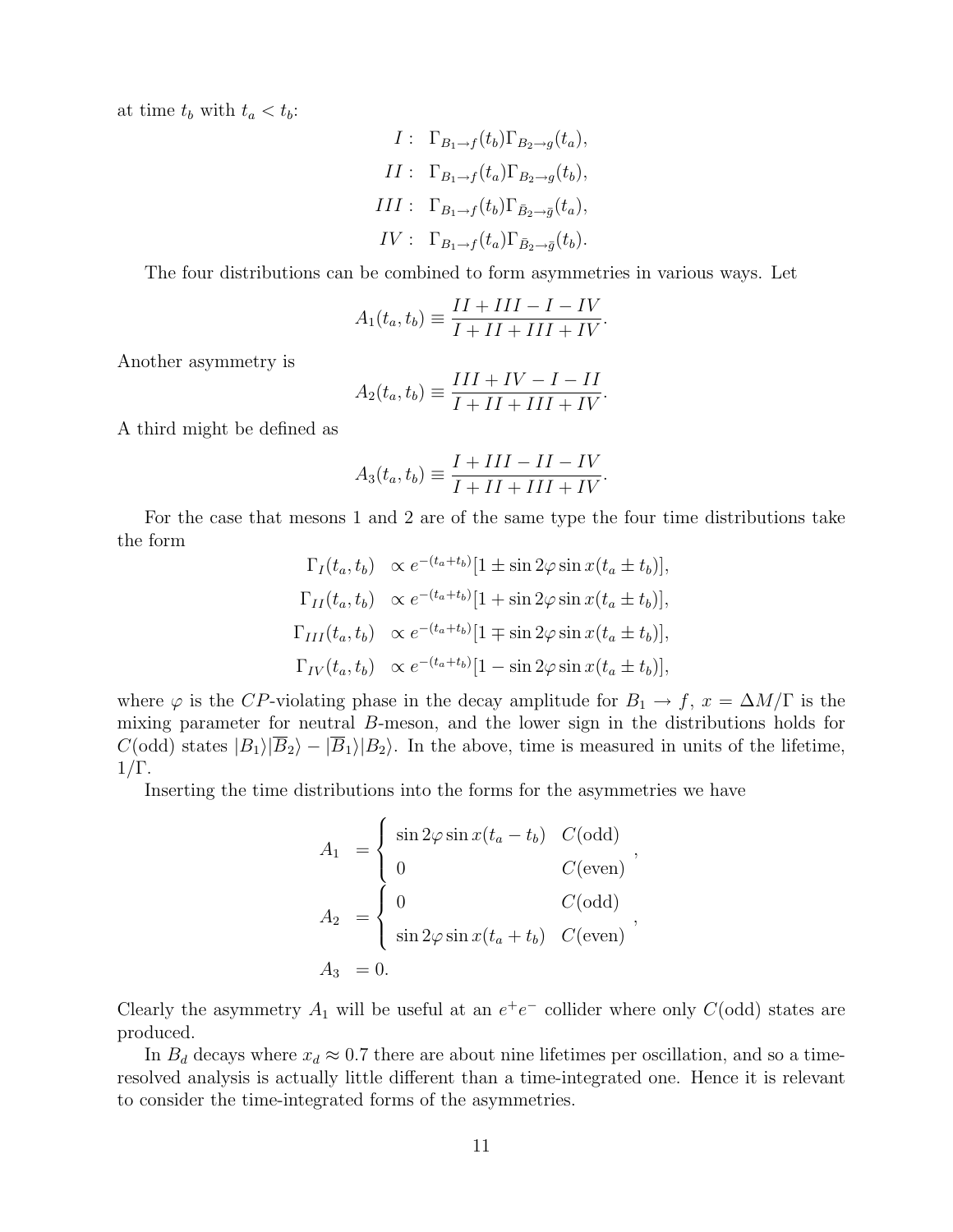Because of the time ordering in the definition of the distributions  $I-IV$ , the form of the integrals is  $\overline{r}$  $\overline{r}$ 

$$
\int_0^\infty dt_a \int_{t_a}^\infty dt_b \Gamma_I(t_a, t_b),
$$

etc. On evaluating these integrals for the case that meson  $B_1$  is of the same type as  $B_2$ , we find  $\overline{a}$ 

$$
A_1 = \begin{cases} x \sin 2\varphi/(1+x^2) & C(\text{odd})\\ 0 & C(\text{even}) \end{cases}
$$

.

while

$$
A_2 = \begin{cases} 0 & C(\text{odd}) \\ 2x \sin 2\varphi/(1+x^2)^2 & C(\text{even}) \end{cases}
$$

At a hadron collider the  $B-\overline{B}$  pairs are produced in  $C$ (even) and  $C$ (odd) states with equal probability, so the question arises as to which asymmetry is to be preferred to attain maximum sensitivity to the CP-violating factor  $\sin 2\varphi$ . Note that the nonzero cases of the asymmetries are affected by the dilution due to mixing in different ways:

$$
A_1(C(\text{even})) = \frac{2}{1+x^2} A_2(C(\text{odd})).
$$

For the case of  $B_d$ - $\overline{B}_d$  production where  $x_d \approx 0.7$ , the factor  $2/(1+x^2) \approx 4/3$ , so asymmetry  $A_1$  is slightly to be preferred over  $A_2$ .

However, at a hadron collider a  $B_d$  meson can be produced along with any of a  $\overline{B}_u$ ,  $\overline{B}_d$ , or  $\overline{B}_s$ . Table 3 lists the coefficients K of sin 2 $\varphi$  for the various possibilities of  $B$ - $\overline{B}$  production for the two asymmetries. On weighting by the relative production rates we estimate that  $A_1$ is about 1.5 times as large as  $A_2$  at a hadron collider, so clearly should be used.

Table 3: The coefficient K in time-integrated  $CP$ -violating asymmetries of the form  $A = K \sin 2\varphi$  for various possibilities for  $B_d$ - $\overline{B}$  production at a hadron collider. The Weighted coefficient is obtained supposing  $x_d = 0.7, x_s \gg x_d$ , and that  $B_u$ ,  $B_d$ , and  $B_s$  mesons are produced along with a  $B_d$  in the proportion 0.375 : 0.375 : 0.25. We have assumed that the lifetimes of all three flavors of B mesons are the same.

| Asymmetry | $B_d$ - $B_d$ | $B_d$ - $B_u$            | $B_d - B_s$                           | Weighted       |
|-----------|---------------|--------------------------|---------------------------------------|----------------|
| $A_1$     | $(1+x_4^2)^2$ | $\frac{u}{1+x^2}$        | $\frac{u_d}{1+x_d^2} \frac{1}{x_s^2}$ | $\approx 0.25$ |
| A2        |               | $- x_{d}^{2}/2$<br>$x_d$ | $\overline{1+x^2}$ $\overline{x^2_s}$ | $\approx 0.16$ |

At hadron colliders one typically considers the asymmetry

$$
A(t_a, t_b) = \frac{\Gamma_{B_1 \to f}(t_a) \Gamma_{\overline{B}_2 \to \overline{g}}(t_b) - \Gamma_{B_1 \to f}(t_a) \Gamma_{B_2 \to g}(t_b)}{\Gamma_{B_1 \to f}(t_a) \Gamma_{\overline{B}_2 \to \overline{g}}(t_b) + \Gamma_{B_1 \to f}(t_a) \Gamma_{B_2 \to g}(t_b)} = \sin 2\varphi \sin(x_1 t_a \pm x_2 t_b),
$$